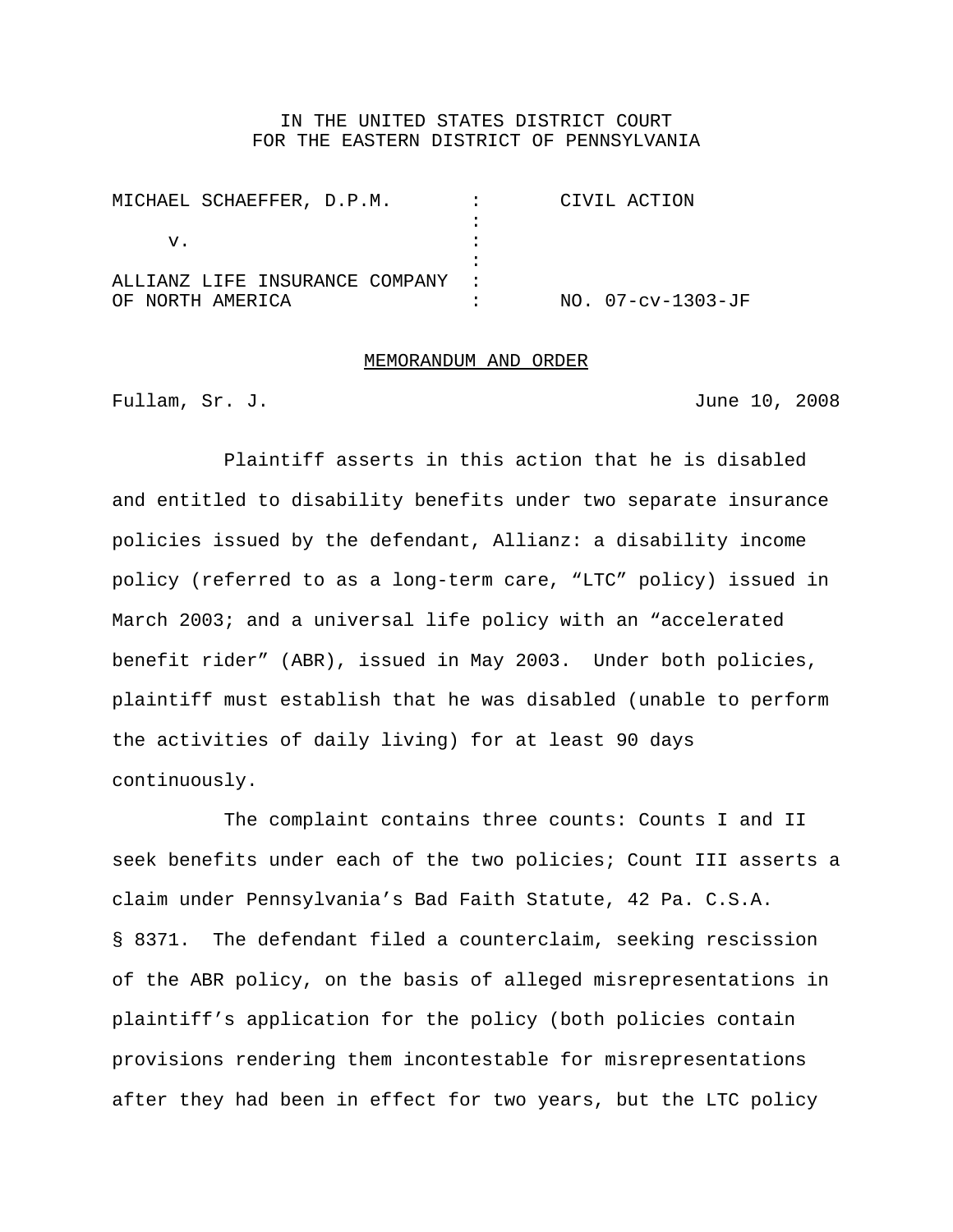had an exception for fraudulent misrepresentations, and defendant is relying upon that exception).

Defendant has filed a motion for summary judgment, as to all counts of the complaint.

I readily conclude that the defense motion must be granted as to Count III, plaintiff's bad faith claim. On the basis of the extensive evidentiary record now provided, no rational jury could conclude that the defendant acted in bad faith in its investigation and denial of plaintiff's claim. The record establishes, without any dispute, that the defendant merely conducted a reasonable and permissible investigation, and had a reasonable basis for denying plaintiff's claims in their entirety. Count III will be dismissed with prejudice.

On plaintiff's breach of contract claims – i.e., plaintiff's entitlement to disability benefits – to grant summary judgment in favor of the defendant, this Court would have to reject the testimony of plaintiff and his treating physician. While this testimony may be regarded as vulnerable to rejection on credibility grounds, such issues cannot be resolved on a motion for summary judgment. The same is true with respect to defendant's counterclaim seeking rescission of one of the policies. I believe it would be inappropriate for this Court to decide the factual issue of whether plaintiff's representations with respect to his previous medical history were knowingly false and fraudulent.

2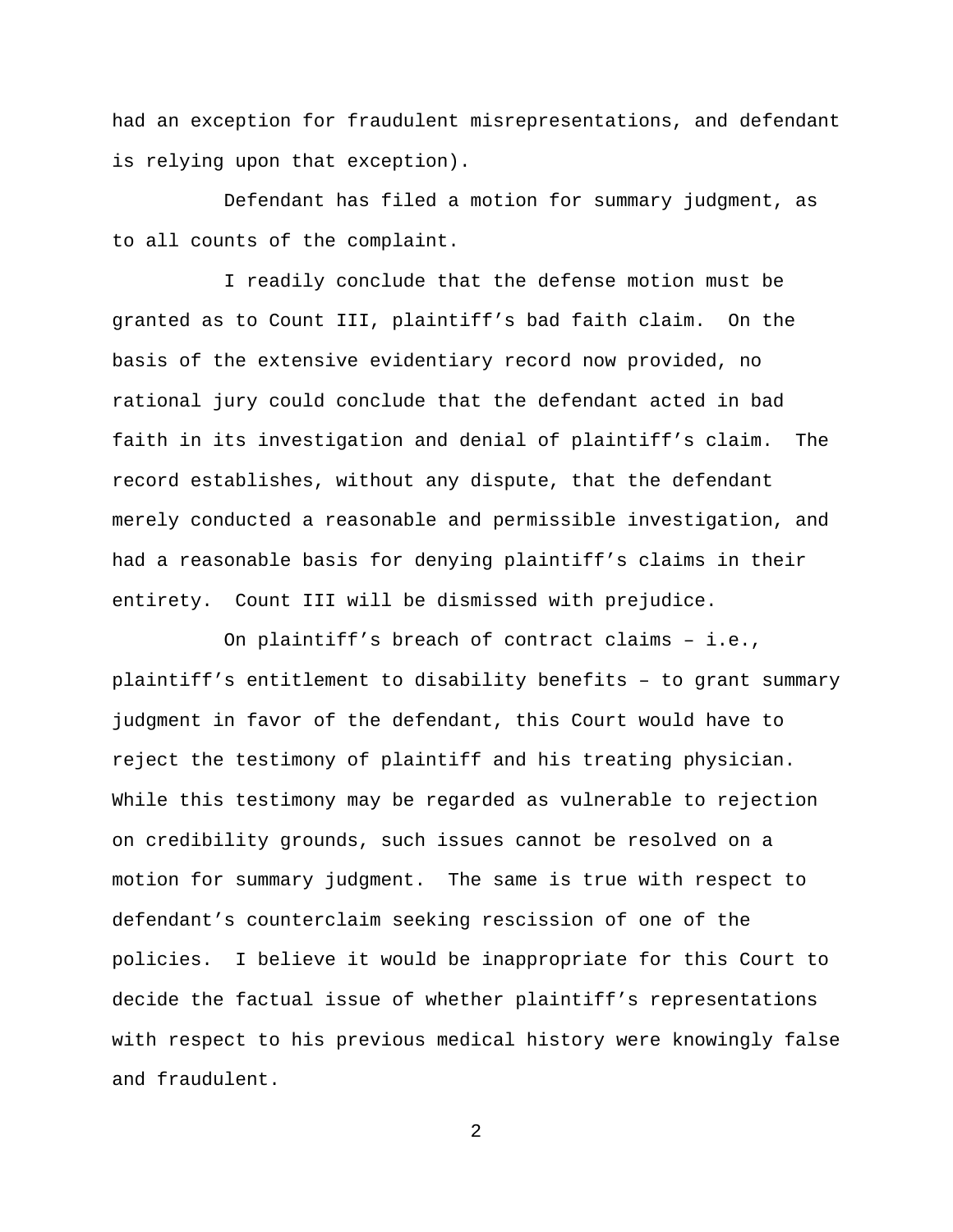It is appropriate to add that this decision is in no way based upon plaintiff's counsel's argument that most of the historical data concerning plaintiff's numerous other involvements in litigation are entirely irrelevant. Much of that information bears upon plaintiff's medical history and his presumed knowledge thereof; and can give rise to legitimate argument appropriate for the jury to consider.

An Order follows.